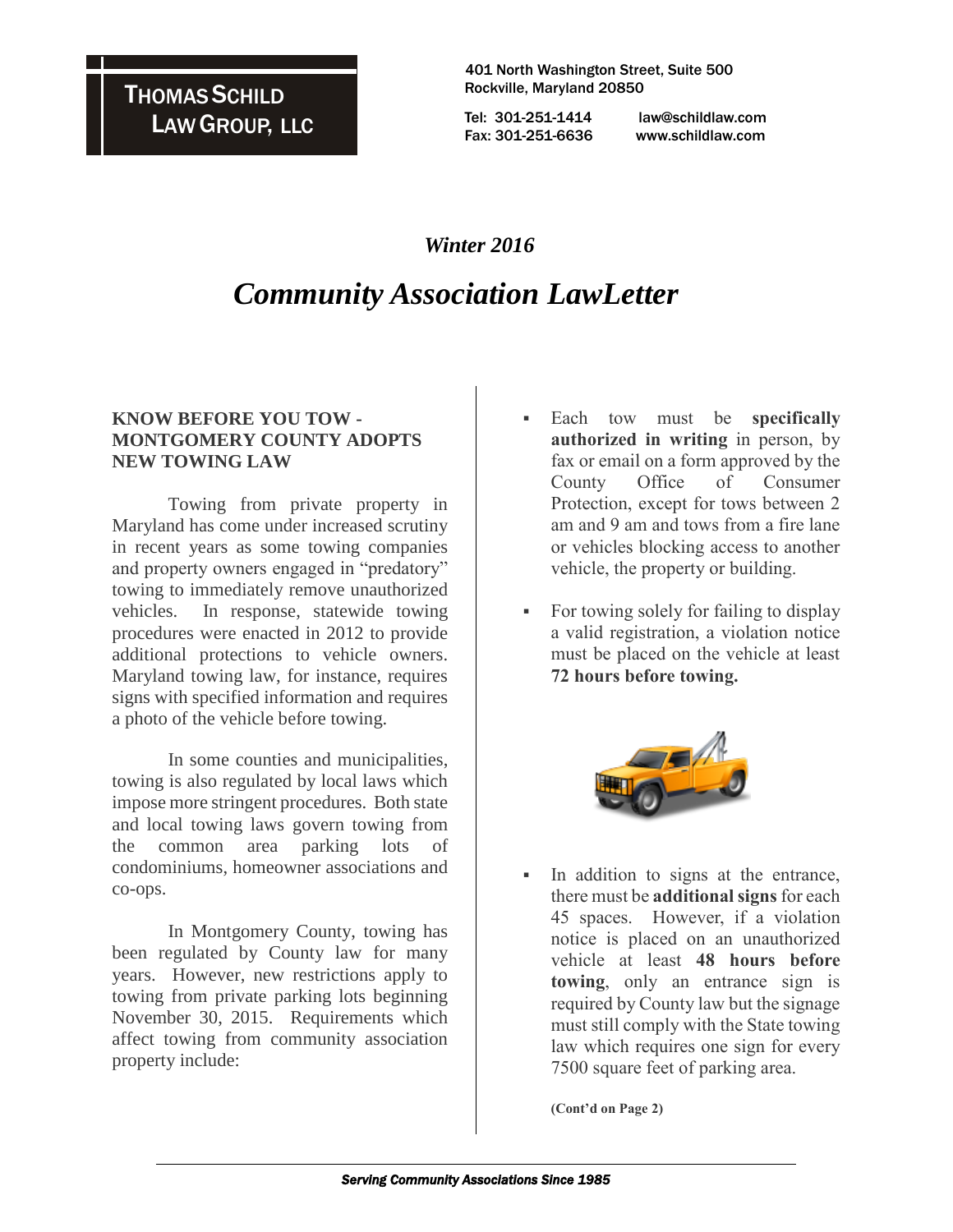**Know Before You Tow (Cont'd from Page 1)**

- **Photographic evidence** of the violation which is the basis for the tow must be provided to the vehicle owner and must be available for inspection for one year.
- **Towing contracts** must specify the responsibilities of the property owner and towing company, state that the contract does not provide express authorization to tow, provide that the property owner and towing company are jointly liable for violations by the towing company with a right of contribution or indemnification, and include certain other provisions.

With parking spaces in short supply in many communities, parking and towing disputes are often contentious. To help avoid these disputes, condo and HOA boards should carefully review all parking restrictions and contracts, and adopt a written towing policy in coordination with the association manager, attorney and towing contractor.

#### **GUIDANCE FOR COMMUNITY MANAGERS AND THE UNAUTHORIZED PRACTICE OF LAW**

Community association managers regularly assist condo, co-op and HOA boards in hiring contractors, collecting assessments, adopting community rules and many other tasks necessary to govern a community. Managers must be knowledgeable of a community's declaration, bylaws and other governing documents, as well as variety of state, local and federal laws which impact association governance.

However, managers must be careful not to provide legal opinions or prepare documents which constitute practicing law.

The Florida Supreme Court recently provided guidance on the boundary between activities which may be performed by a community manager and activities which require an attorney. In a May 2015 advisory opinion, the Court commented on numerous specific tasks related to community association governance. Although the Court ruling is directly applicable only in Florida, it is instructive for community association managers in Maryland and the District of Columbia.

The standard applied by the Court is that the practice of law "includes the giving of legal advice and counsel to others as to their rights and obligations under the law and the preparation of legal instruments, including contracts, by which legal rights are either obtained, secured or given away, although such matters may not then or ever be the subject of proceedings in a court."



Nearly 20 years ago, the Florida Supreme Court advised regarding the activities which constitute the unlicensed practice of law and are not allowed to be performed by Florida community managers**.** 

**(Cont'd on Page 3)**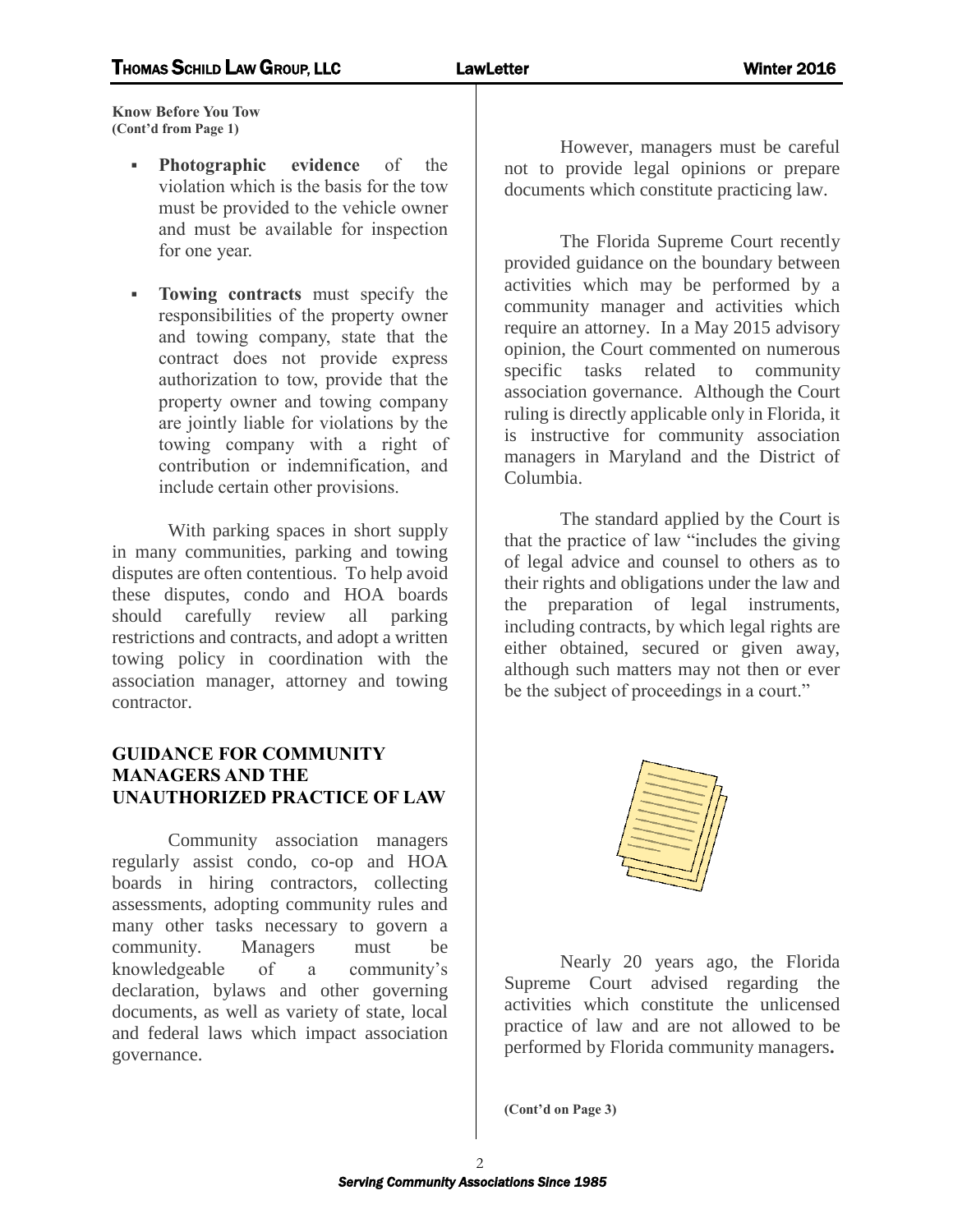**Guidance for Community Managers (Cont'd from Page 2)**

These include:

drafting assessments liens and lien releases;

determining the timing, method and form of giving notice of meetings;

determining the votes necessary for certain actions which require the interpretation of statutes and rules;

advising about the application of law to a matter being considered; and

advising that an action may be authorized by law, rule or the association's governing documents.

This was confirmed by the Court's 2015 advisory opinion. The new ruling also concluded that additional activities which constitute the practice of law include:

drafting amendments to the association declaration and bylaws;

determining who must receive a pre-lien letter; and

analyzing statutory or case law to reach a legal conclusion.

However, tasks which are ministerial or do not require interpretation of the association governing documents or law do not constitute the practice of law, and may be performed by community association managers. This includes preparing certification of the amount of assessment due by an owner; determining the number of days' notice required for an action or meeting, if it does not involve interpretation of statutes, rules or governing documents;

and drafting meeting notices and mailing affidavits.

THE BOTTOM LINE: While association managers must have general knowledge of the association's governing documents and laws related to association governance, managers should avoid the unauthorized practice of law and consult an attorney on matters which require the interpretation of governing documents or the application of state, local or federal law.

#### **MONTGOMERY COUNTY BOARD TRAINING ON TRACK FOR 2016**

Condo, co-op and HOA board members in Montgomery County, Maryland are now required by a new County law to take a class on the responsibilities of serving on the board of directors.

Touted as the first law in the United States to mandate training for community association board members**,** the requirement applies to any director elected or appointed beginning in January 2016. Directors are required to take the training class within 90 days of being elected or appointed to the board of a condominium, housing co-op or homeowners association.



The Montgomery County Commission on Common Ownership Communities (CCOC) has developed a free, online training program for directors and others who wish to take it.

**(Cont'd on Page 4)**